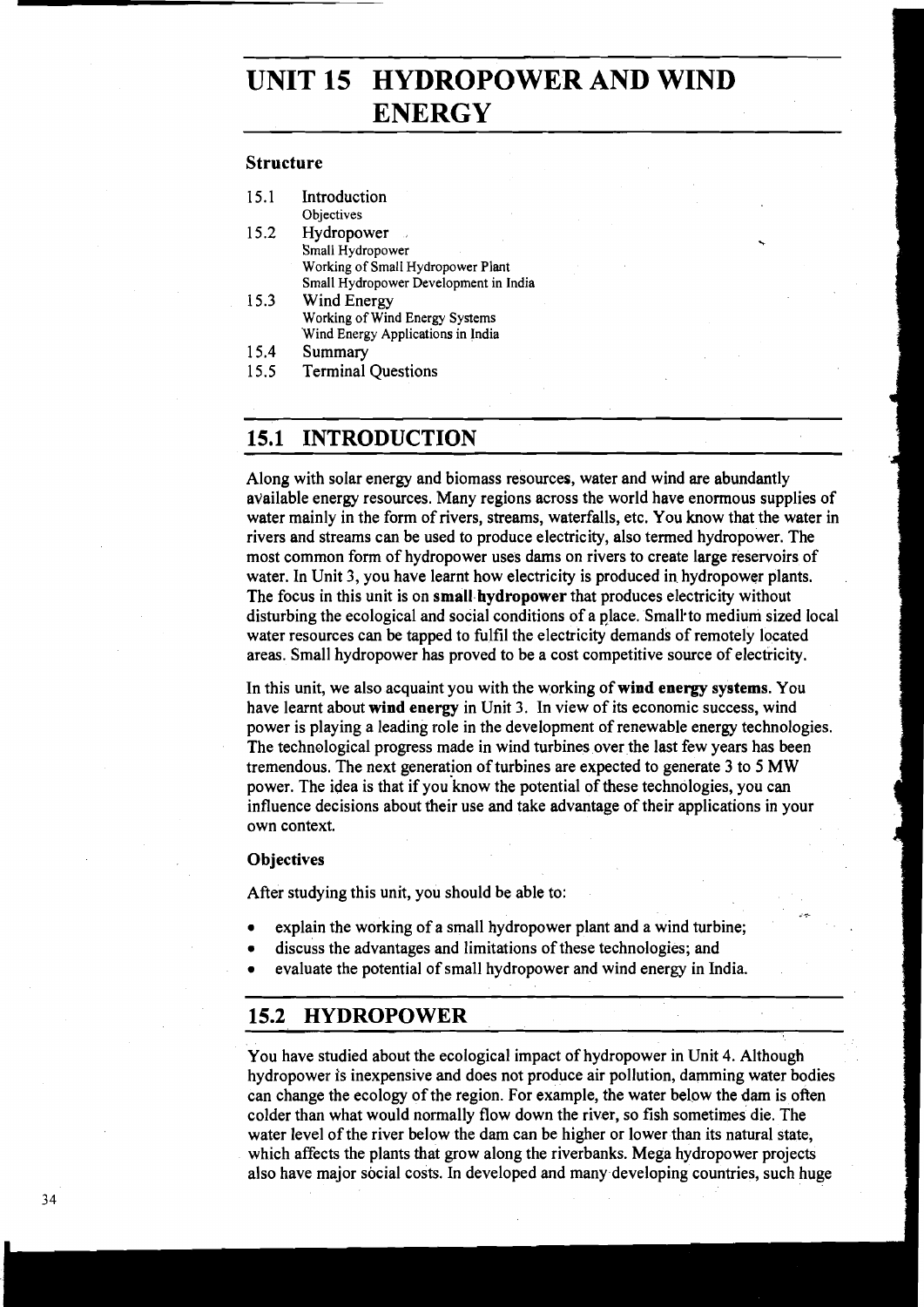projects are being phased out slowly. The share of hydropower generation in India has shown a downward slide in spite of its large scale potential.

With the growing environmental consciousness, the stage is well set for large scale exploitation of **small hydropower** (SHP), which if used with care, can leave the ecology of a place undisturbed. Moreover, it is the highest density energy resource amongst all renewable sources of energy. The small hydropower route of power generation is well-established technologically across the globe under a diverse range of geo-physical conditions. Small and medium hydropower stations are now major sources of power supply in many countries of Europe and South East Asia, Canada, the USA and Brazil. Governments worldwide have formed a wide range of attractive policy initiatives coupled with financial and fiscal incentives to boost the growth of SHP.

Increasing numbers of small hydro systems are being installed in remote sites across the globe. There is a growing market for small hydropower systems especially in the developing countries as it also decreases the power demand and supply reliance on the conventional power grid. Therefore, you should know about it.

### **r 15.2.1 Small Hydropower**

<sup>-</sup>

**A hydropower plant producing less than 10 MW of useful electric energy is said**  <sup>k</sup>**to be a small hydropower plant.** It can meet the captive power needs of closely located communities. With SHP, the transmission and distribution (T&D) losses are much lower as the power generated is close to the point of use. The small scale hydro is the cheapest way to power a house located away from the main grid. The price per kilowatt-hour is far cheaper than photovoltaics (PV) and even less than wind. We now explain the working of a small hydropower plant.

# **15.2.2 Working of Small Hydropower Plant**

You know that in hydropower plants, the energy of **falling** water is captured to generate electricity (see Fig. 15.1). The falling water moves a turbine, which runs the generator to produce electricity.

Small hydro systems have the following components:

- a water turbine that converts the energy of flowing or falling water into mechanical energy that drives a generator, which generates electrical power;
- a control mechanism to provide stable electrical power; and
- electrical transmission lines to deliver the power to its destination.



Fig.15.1: Schematics of hydropower generation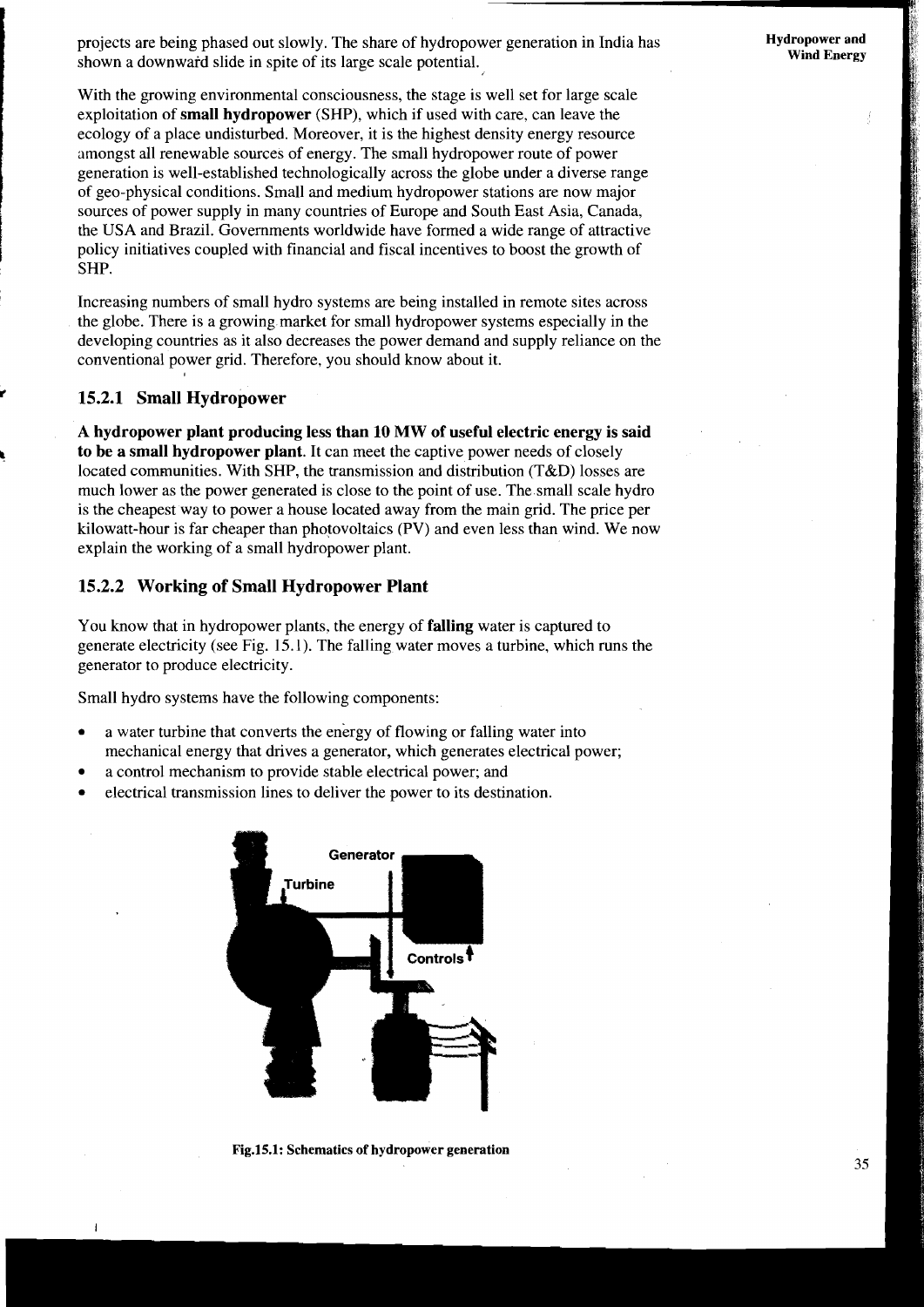**Environment** factors:

**Energy, Sustainability and** The amount of power that can be produced in a hydropower plant depends on two

- I. **Flow rate,** i.e., the amount of water flowing per unit time, and
- 2. **Head,** i.e., the height from which the water falls.



**Fig.15.2: Flow rate and head determine the power capacity of a hydropower plant** 

See Fig. 15.3. Depending on the site, the following may need to be put in place to produce power from a small hydropower system:

- an intake to divert stream flow from the water course. The intake is usually placed off to the side of the main water flow to protect it from the direct force of the water and debris during high flow,
- a canal/pipeline to carry the water flow to the fore bay from the intake,
- a fore bay tank and trash rack to filter debris and prevent it from being drawn into the turbine at the penstock pipe intake,
- a penstock pipe to convey the water to the powerhouse,
- a powerhouse, in which the turbine and generator convert the power of the water into electricity, and
- a tailrace through which the water is released back to the river or stream.



**Fig.15.3: Schematic diagram of a small hydropower plant** 

If a pipeline is used, it should be of sufficiently large diameter to minimise friction losses from moving water. If possible, the pipeline should be buried in the ground. This stabilises the pipe and prevents animafs from chewing it. Pipelines are usually made from PVC although metal or concrete pipes can also be used.

Most SHP systems are of the "run-of-river" type. This means that neither a large dam nor water storage reservoir is built nor is land flooded. Only a fraction of the available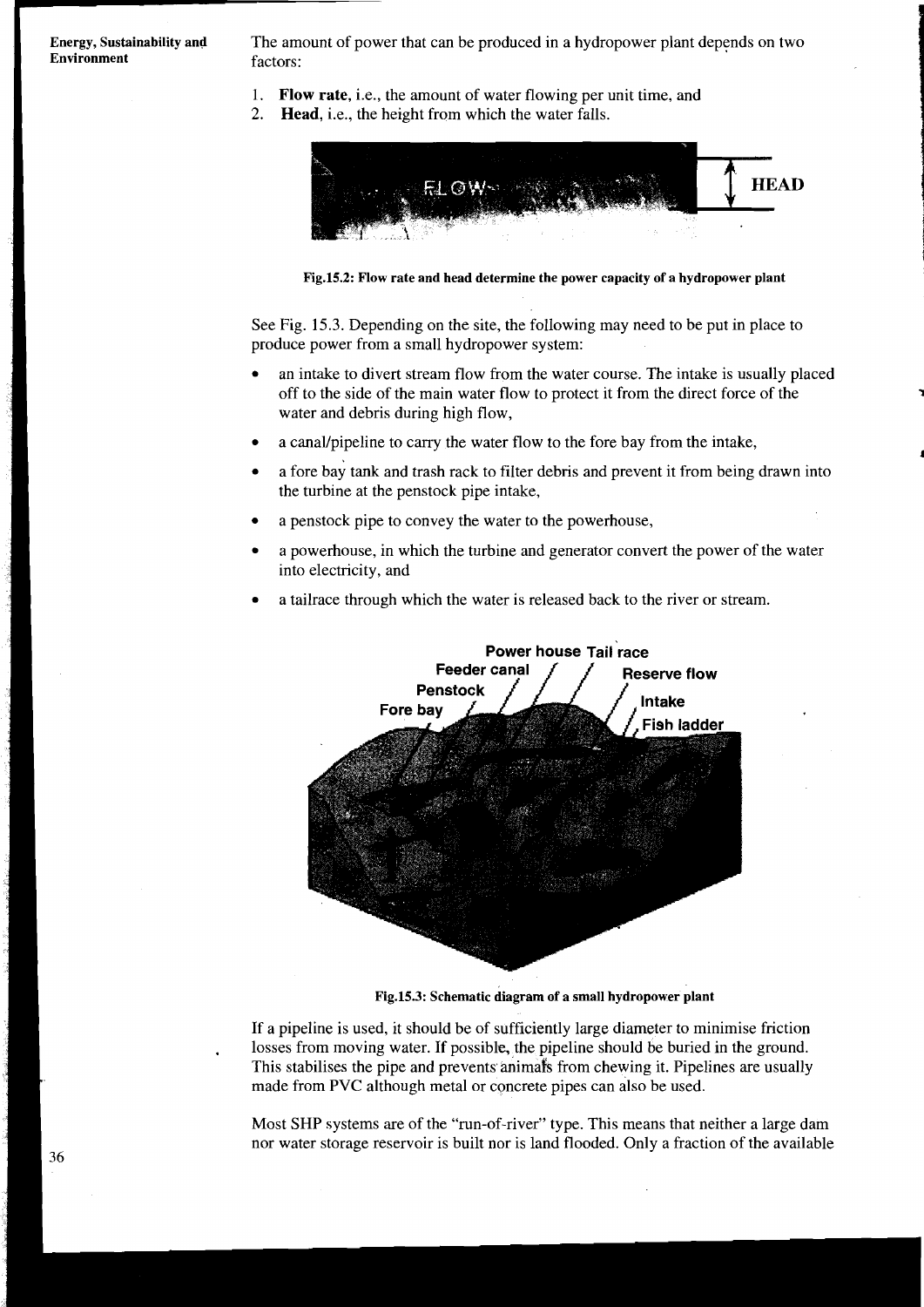Most SHP systems are of the "run-of-river" type. This means that neither a large dam nor water storage reservoir is built nor is land flooded. Only a fraction of the available stream flow at a given time is used to generate power, and this has little environmental impact. Additionally, fish ladders can be created to prevent fish from being harmed. Power is generated at a constant rate in an SHP system. However, if it is not used, it can be stored in batteries or sent to a shunt load.

However, these systems produce electricity only when water is available; generation ceases when it dries-up and the flow falls below a predetermined amount. Therefore, there is much less regulatory complication.

Power can be supplied by a small hydropower plant in two ways:

In a battery-based system, power is generated at a level equal to the average demand and stored in batteries. Batteries can supply power as needed at levels much higher than that generated and during times of low demand, the excess can be stored. The input voltage to the batteries in a battery-based system commonly ranges from 12 to 48 volts DC. If the transmission distance is not large, then 12 volts is often high enough.

Lead-acid deep-cycle batteries are usually used in-hydro systems. Deep-cycle batteries are designed to withstand repeated charge and discharge cycles typical in renewable energy systems. Usually, a small hydro system needs just one to two days storage. In contrast, PV or wind systems may require many days' storage capacity because the Sun or wind may be unavailable for extended periods. This is typically known as system autonomy.

If enough energy is available, an alternating current (AC) system can generate power. This system typically requires much higher power level than the batterybased system. In an AC system, there is no battery storage. This means that the generator must be capable of supplying the instantaneous demand, including the peak load.

The most difficult load is the short-duration power surge drawn by an induction motor found in refrigerators, freezers, washing machines, some power tools and other appliances. Since other appliances may also be operating at the same time, a minimum power level of 2 to 3 kilowatts may be required for an AC system, depending on the nature of the loads. In a typical AC system, an electronic controller keeps voltage and frequency within certain limits. The system's output is monitored and any unused power is transferred to a "shunt" load, such as a hot water heater.

Battery-based systems usually need far less water than AC systems and are cheaply available. One of the advantages of a battery system is that the generator can be shut down for servicing without interrupting the power delivered to the loads. Since only the average load needs to be generated in this type of system, the pipeline, turbine, generator other components can be much smaller as compared to an AC system. Very reliable inverters are available to convert battery power into AC output. These are used to power almost all home appliances.

Small hydropower in developing countries implies decentralisation. Energy produced is usually supplied to relatively few consumers nearby, mostly with a low-tension distribution network. With energy efficient appliances and lights and careful end-use management, it is possible to reduce the average demand to about 200 watts of continuous supply.

Small hydropower system is not a complicated system. However, it needs to be designed with an utmost care keeping in view its operation at remotely located sites. -

**i Before ending this discussion, let us look at the advantages and limitations of this** technology.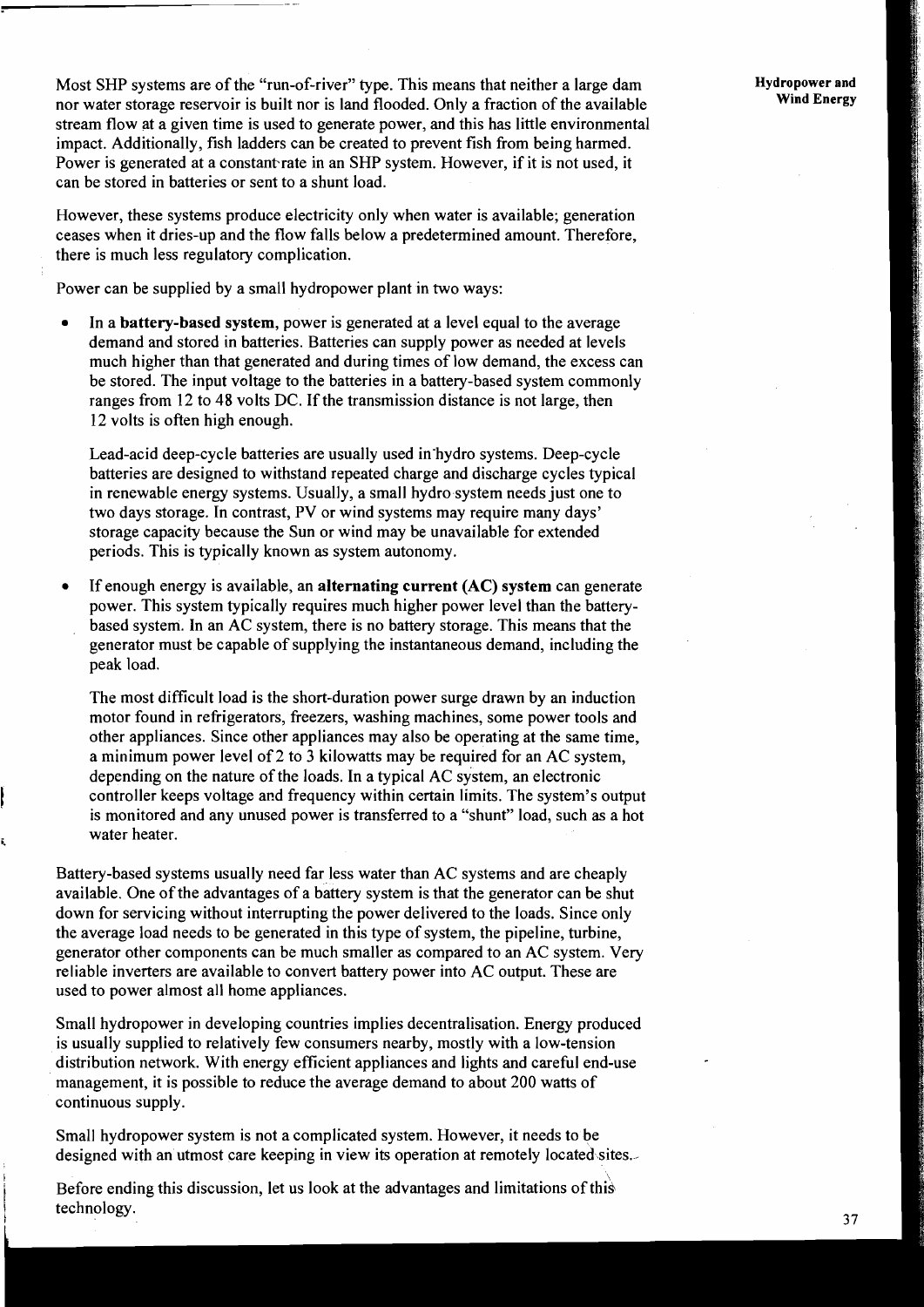# **Environment**

#### **Energy, Sustainability and Key Advantages of Small Hydropower**

- SHP is a reliable, mature and proven technology. It can be exploited wherever sufficient water flows in streams, small and medium rivers, waterfalls, irrigation dams and canal drop sites.
- SHP does not involve setting up of large scale dams or problems of deforestation, submergence or rehabilitation of displaced population.
- It is a decentralised and environmentally benign source of power, which can be harnessed cheaply.
- It is non-polluting, entails no wastes or production of toxic gases and is thus quite safe to use.
- It is ideally suited for power fulfilment needs of small areas and village clusters  $\bullet$ and is an ideal substitute for diesel generators run at high cost of power generation.
- It has minimal operation and maintenance costs and can be maintained even by semi-skilled local people.

#### **Limitations**

- Hydropower systems can be difficult to install.
- Site topography is usually complex and logistics during the period of system installation become somewhat difficult.
- SHP systems require a diversion from the water body, pipelines from the diversion to the turbine, and a place to put the turbine above the high-water level of the stream. Building a diversion and intake that effectively screens out debris and can stand up to high seasonal flows is particularly challenging.
- Many a times, the turbine site is far enough away from the home and requires long runs of electrical cable.
- Most hydro systems are limited in output capacity by stream conditions. That is, they cannot be expanded indefinitely like a wind or PV system. The sizing procedure needs to be based on site conditions rather than power needs. Thus, the size and/or type of system components may vary appreciably from site to site.
- System capacity may be governed by specific circumstances (e.g., water drying up in the summer). A hydropower system is much more site-specific than a wind or photovoltaic system since a sufficient quantity of falling water should always be available.
- In case insufficient potential is available to generate the power necessary to  $\bullet$ operate the average load, more energy efficient appliances need to be used. Or other forms of generation equipment have to be added to the system. Hybrid wind/PV/hydro systems are very successful and the energy sources complement each other.

But if these limitations are overcome, we are rewarded with a constant, inexpensive, and low-maintenance source of energy.

### **15.2.3 Small Hydropower Development in India**

India is bestowed with large resources of water bodies in the form of large rivers, waterfalls and streams. There exists an estimated potential of about 15,000 MW of small hydropower projects in India. In India, successful execution of smaller hydro capacities has been demonstrated under the UNDP-GEF hilly hydro programme and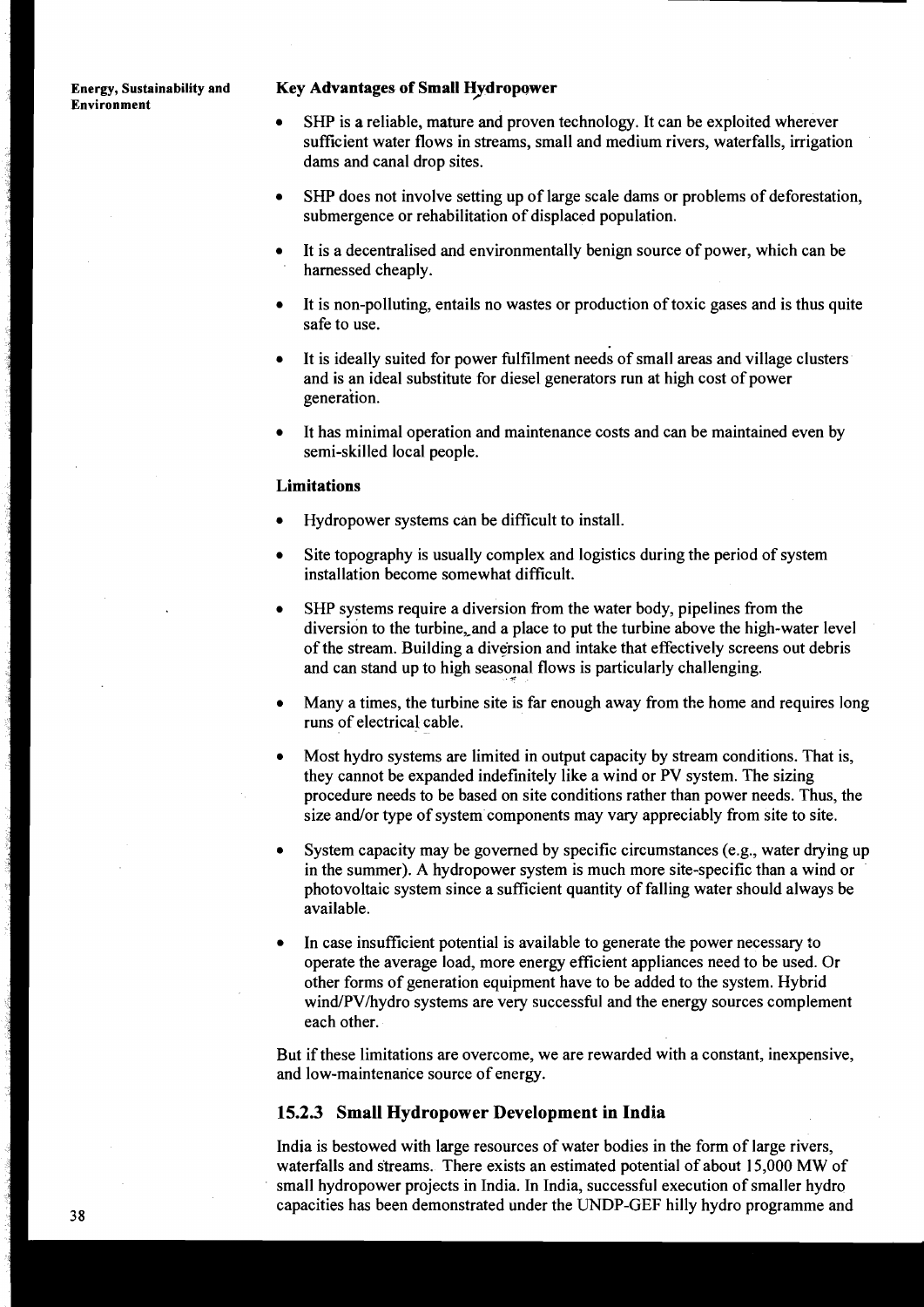also by successful Independent Power Producers (IPPs). There are a sizable number of small hydropower development projects with the potential to generate 25 MW each.

Thirteen States in India (Himachal Pradesh, Uttar Pradesh, Punjab, Haryana, Madhya Pradesh, Karnataka, Kerala, Andhra Pradesh, Tamil Nadu, Orissa, West Bengal, Maharashtra **and** Rajasthan) have announced their policies for private sector participation in SHP sector. Core activities identified under the renewed focus on SHP include the following:

- nation-wise resource assessment,  $\bullet$
- setting up of commercial SHP projects,  $\bullet$
- renovation and modernisation of old SHP projects,  $\bullet$
- development and up-gradation of water mills, and
- industry based research and development.

The facilities available include wheeling of power produced and banking, attractive buy-back rate, and facility for third party sale.

More than 760 sites of about 2000 MW capacity have already been offered/allotted in these States. Indian Renewable Energy Development Agency (IREDA) provides soft loans for setting up SHP projects up to 25 MW capacity in the commercial sector. UNDPIGEF Hilly Hydro project is also being implemented actively.

There are more than eight manufacturers in the country in the field of small hydropower manufacturing various types of turbines, generators and control equipment etc.

However, to date, only about 15% of the projects sanctioned have been implemented or are under various stages of implementation. The reasons for such a massive shortfall may be enumerated as follows:

- The existing mode of project allotment via open bids does not differentiate between bidders who are keen to actually implement the project and those who bid and hold on to the allotment indefinitely.
- The entry cost of **Rs.** 5-10 lakhs per MW is rather low. This allows bidders with minimal financial means to enter the fray, particularly in the 1-3 MW range. More often than not, such bidders are always on the lookout to sell the allotted project in lieu of some quick cash gains.
- Occasionally, the bidding company does have not the proper capability to execute  $\bullet$ the project. This may be in the form of inadequate knowledge and experience of executing such a project.
- In some cases, the project may have been taken up under the business  $\bullet$ diversification plan of the company. The remoteness of the project site and the distance from the usual place of business turn out to be the major handicaps.
- At some sites where the actual generation potential was found to be lower than  $\bullet$ estimated, the project has been abandoned.
- The high project cost and water royalty levied as free power deliverable to the  $\bullet$ SEB at 12-18 percent of generation also hinder the projects.
- The state governments have not instituted any scheme to encourage timely'  $\bullet$ completion of the projects.

Due to these reasons, the actual power generated from the small hydro projects remains insignificant and much of the realisable potential remains untapped.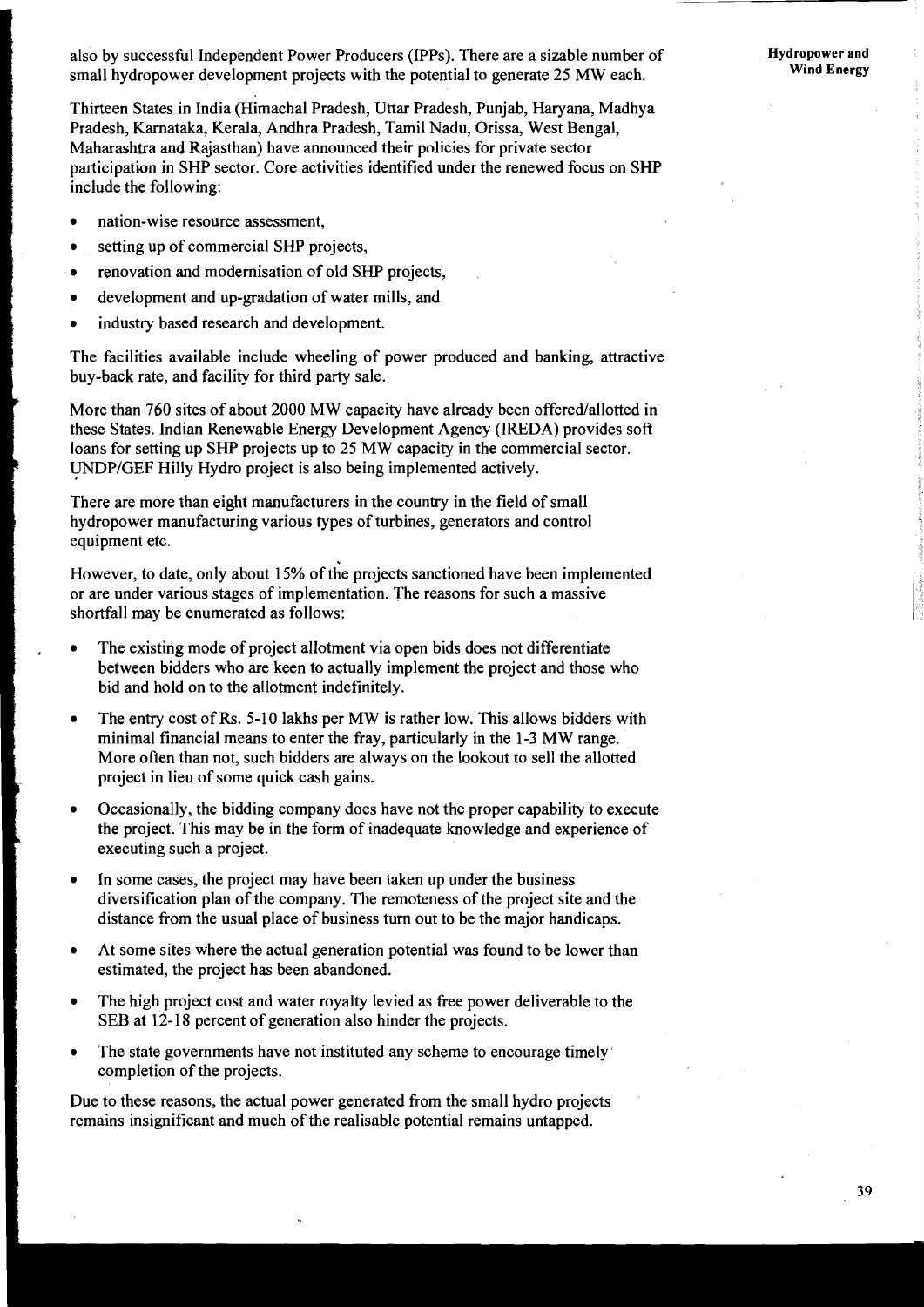#### **Energy; Sustainability and Incentives available for SHP Development**

The Ministry of Non-Conventional Energy Sources (MNES) offers substantial cash subsidy for hydropower projects up to 25 MW capacity. The Project income is exempt from tax for ten years. No less important is the fact that hydro projects automatically qualify for carbon credits under the Clean Development Mechanism (CDM) supported by the Kyoto Protocol and similar Emission Reduction Funds. In addition, such projects provide a perennial stream of revenue to the investors. Besides, with the allowable provision to trade power, the entry of the private sector may push up the demand for hydropower generation because of its cost advantage. Let us look at some examples of SHP use in India.

#### **Small Hydropower Utilisation in Uttaranchal**

The water mills of Uttaranchal are in the process of receiving a technology refit at the hands of non-governmental organisations and the concerned government agencies. These water mills are known as *gharats* in the local parlance. The *gharats* are typically used for grinding wheat, rice and maize and also to extract oil. Such *gharats*  are now getting technology attached to their slow moving wheels.

As per rough estimates, about half-a-million water mills exist in the entire Himalayan region from the North Eastern states to Jammu and Kashmir. It is possible to produce about 2500 MW of power from these mills at an average generation of 5 kW per unit. Uttaranchal alone has over 70,000 water mills. Around 150 such water mills have been turned around with bare minimum changes since 1989 to produce power in the Garhwal region of Uttaranchal through the painstaking efforts of local NGOs.

Today, in Lachiwala near Dehradun (in Uttaranchal) one such water mill produces enough electricity to light homes and run appliances along with grinding grains. The proud owner of the house has upgraded his *gharat* to power light bulbs, fans, **TV,**  refrigerator and cooler too.

In Rudraprayag, another house owner designed his own turbine, which is no mean accomplishment. Today, each one of the 51 houses in the village cluster has a light connection at the nominal charge of Rs. 10 per month.

| S.<br>No. | <b>Name of Project</b> | Capacity (MW) | <b>District</b> |
|-----------|------------------------|---------------|-----------------|
| 1.        | Tankul                 | 7.80          | Pithoragarh     |
| 2.        | Kaliganga-I            | 4.60          | Rudraprayag     |
| 3.        | Kaliganga-II           | 6.00          | Rudraprayag     |
| 4.        | Painagad               | 4.00          | Pithoragarh     |
| 5.        | Supin                  | 11.20         | Uttarkashi      |
| 6.        | Urgam-II               | 3.80          | Chamoli         |
| 7.        | Alaknanda-I            | 15.00         | Chamoli         |
| 8.        | Alaknanda-II           | 10.00         | Chamoli         |
| 9.        | Madhyamaheshwar        | 5.60          | Rudraprayag     |
|           | Total                  | 68.00         |                 |

#### **Small Hydropower Projects in Uttaranchal**

Here are a few more inspiring stories sourced from www.indiatogether.org.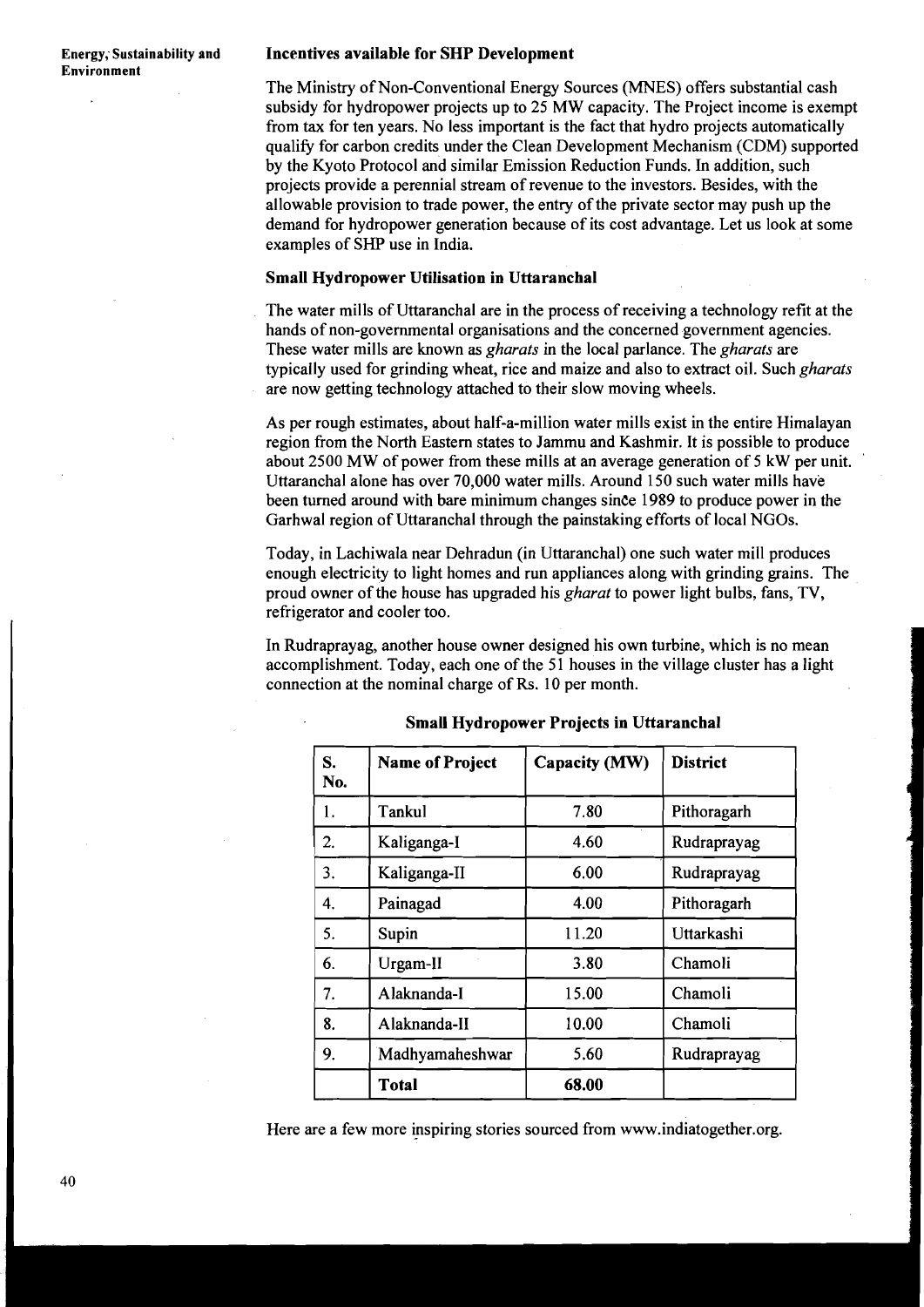In the village of Dogwala up in the mountains, just 12 **km** from Dehradun, the capital of Uttaranchal, there are no roads, water supply, and telephone lines. The village houses about 12 families living below the poverty line. Homes are located roughly around a small canal that runs right through the middle. A few families, own traditional water mills or *gharats.* Until some time ago, there was no electricity in the village.

When the story of a faster *gharut* model that increased the output of flour grinding reached this village, three water millers in the village installed this new system. This turbine was so fast that their grain grinding output nearly tripled to 40 kg per hour and they could also produce their own electricity. Each water mill started generating 1 KW (kilowatt) of power. The children of Dogwala no longer had to study by the light of kerosene lamps. The run down water mills of the mountains were beginning to light up homes here.

Village youth were trained in operating and maintaining the system. They not only understood the working of the system they could also trouble shoot. These *gharats*  have turned into a small industry. The miller usually employs two others to thus ensuring employment opportunities for the village youth. Sometimes a third person is employed as an electrician to check the lines and ensure that the power supply is uninterrupted.



**Fig.15.4: a) A traditional gharat;** b) **Ramgopal with his lathe machine (Source:** www.indiatogether.org/)

Wedged deep in the Himalayan Mountains are springs and glaciers that ensure steady flow of water perennially. The rivulet that runs through Ramgopal's field is a forceful one, and it hosts three turbines. Once his mill used to grind grains, today it is being used almost exclusively to operate a lathe machine. His turbines not only produce 5 KW of electricity but also run a lathe machine. The workshop is lined with metal wheels at all stages of development. Turbines are being fabricated here. His unit also doubles up as a training centre for aspiring *gharatis* - from government officials to army men who want to use this technique in remote outposts on the mountains. His unit can be seen busy working on new turbines that need to be installed in more inaccessible parts of the mountains. They are happy, as all the villages they have visited are now producing 2 kW power.

Most homes have two to three lights – no one wants to use oil lamps any more. Ramgopal cannot believe the respect and admiration he has started getting! And that too for a home made product. He has found a novel way to share this prosperity with the rest of his village. With one more turbine he should be able to generate 10 KW power, he says, "...at night when my workshop is shut, the street lamps can be lit. Our village is near the highway, after nightfall the place is very dangerous for our children,

 $41$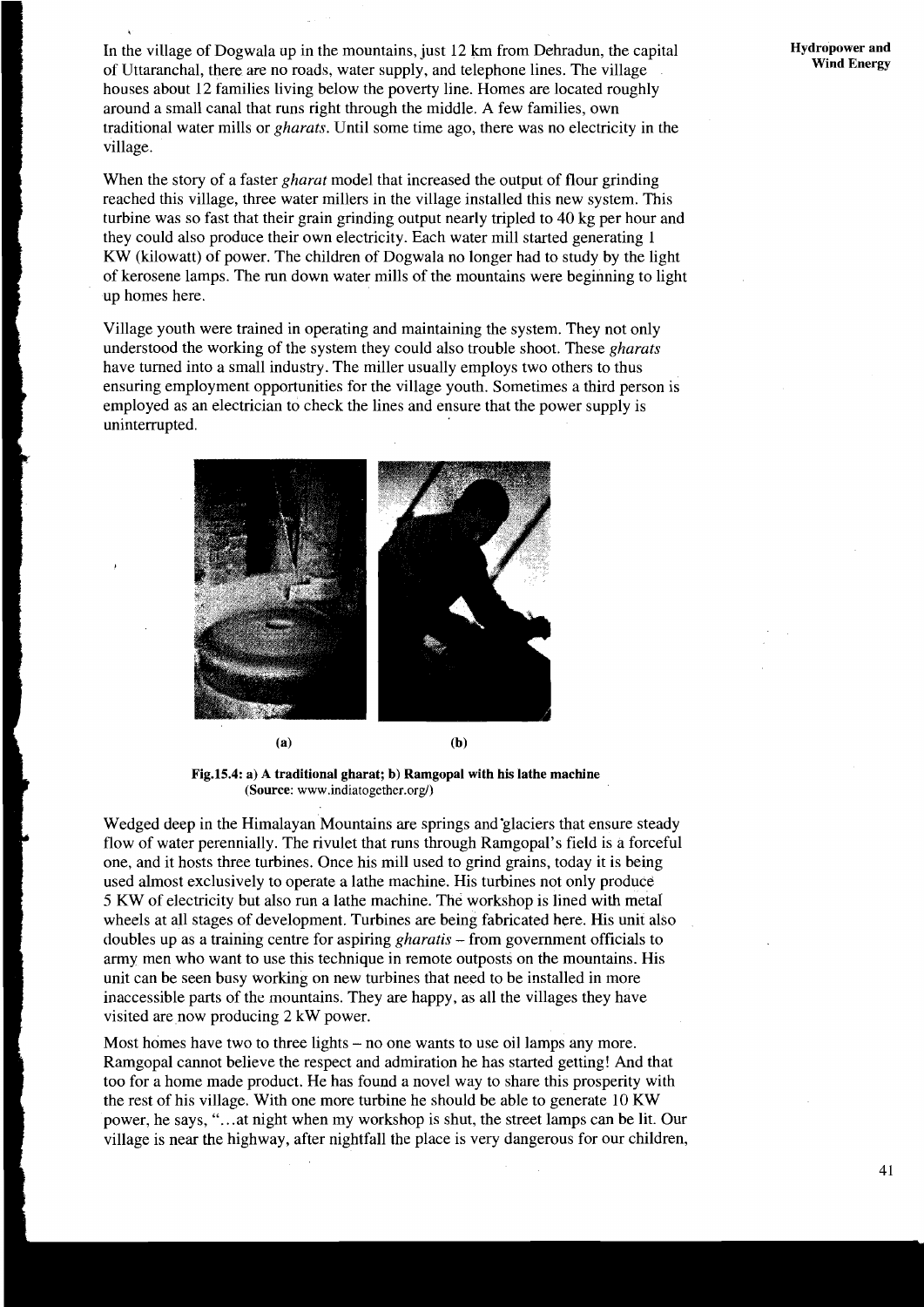**Energy, Sustainability and** so the street lamps would be really useful. I think the best service I can provide others **Environment** is sharing my knowledge with them " is sharing my knowledge with them."

> Ramgopal avers "I have seen that the government spends lakhs of Rupees and yet it cannot provide electricity to all the remotest of places. If it decides to spend small amounts like Rs. 1 to 1.5 lakh on newer and more efficient models like the *gharat*, our villages can produce their own electricity. Through simple technology and minimum investment, maximum benefit can be obtained."

> These are some glimpses of how small hydropower is transforming the lives of people in remote areas.

> So far, we have provided you a brief introduction to the working and the usefulness of small hydropower. You may like to evaluate your understanding before studying . about wind energy in the next section.

## **SAQ 1**

Explain the working of a small hydropower plant. Under what conditions would such an option be feasible for power generation?

# **15.3 WIND ENERGY**

You know that wind is considered an indirect form of solar energy. This is because wind is driven by temperature differences on the surface of the Earth caused by sunshine. For centuries, wind has been used to sail ships, grind grain, and pump water. Now, people use it to generate electricity. The windmills built long ago had many blades, but modern wind turbines have two or three blades (Fig. 15.5). However, the blades on wind turbines are much longer than those you might see on a windmill. In fact, wind turbine blades can be up to 82 feet (25 metres) long.



**Fig.15.5: Wind turbines** 

The blades drive a generator that produces electricity, much like steam turbines. The longer the blades and the faster the wind speed are, the more is the electricity generated by the turbine. Wind turbines are placed on towers because the wind blows harder and more steadily at these heights. **A** typical 600 kW turbine has a blade diameter of 35 metres and is mounted on a 50-metre concrete or steel tower.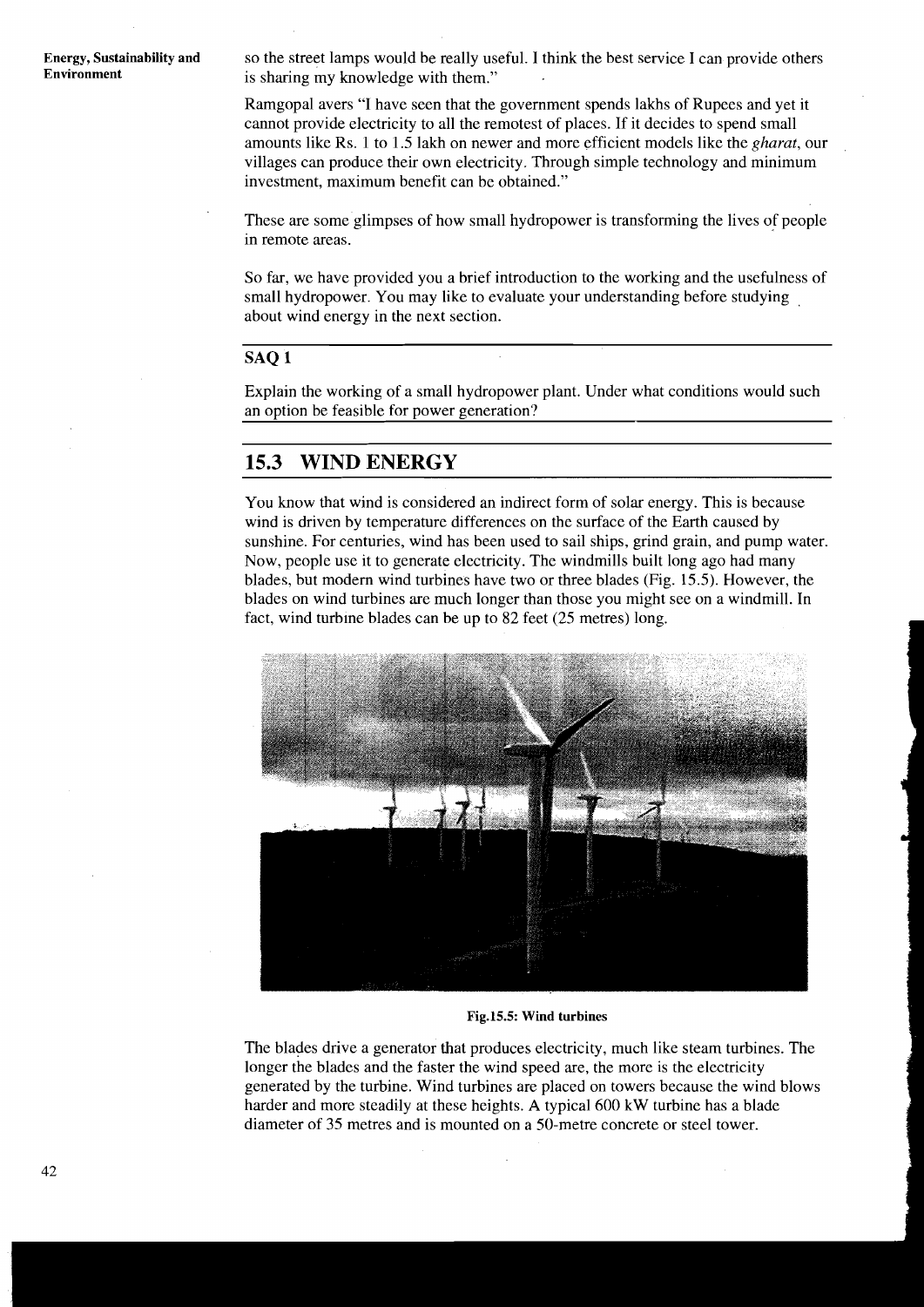To produce the maximum amount of electricity, wind turbines need to be located in areas where the wind blows at a constant speed. Wind speed is described by seven "classes." Class *7* winds are extremely strong, while Class *2* winds are mild breezes. Generally, Class 4 winds and above are considered adequate for a wind turbine to produce electricity. New turbine designs now take advantage of less windy areas by using better blades, more electronic controls, and other improvements. Some new turbines can also operate efficiently over a wide range of wind speeds.

Large groups of wind turbines, called **wind farms** or wind plants, are connected to electric utility power lines and provide electricity to many people. New wind farms can generate electricity at \$0.04/kWh, a price competitive with many conventional technologies. Wind energy can be used for stand-alone systems or fed into the grid.

The immediate demand for rural energy supply in developing countries is for smaller machines in the 5-100 kW range. These can be connected to small, localised microgrid systems and used in conjunction with diesel generating sets and/or solar photovoltaic systems. These types of hybrid systems are ideally suited both for energy resource optimisation as well as cost reduction measures. Battery power backup system may be needed in view of the intermittent nature of both solar and wind, energy.

An advantage of wind turbines over some forms of renewable energy is that they can produce electricity whenever wind blows (at night and also during the day). In theory, wind systems can produce electricity 24 hours every day, unlike SPV systems that cannot produce power at night. Land around the turbines may still be used for agricultural production. There is no air/water pollution and wind farms are relatively cheap to build.

However, even in the windiest places, the wind does not blow all the time. So, even though wind farms do not need batteries for backup storage of electricity, small wind systems need backup batteries. Moreover, wind energy systems have relatively high initial costs. Complex rotating machinery requires regular servicing from trained personnel. Care must be taken to avoid noise from the turbines. There can be a danger to birds from the rotating blades. There may be a strong resistance from local groups objecting to the visual impact of turbines on the landscape.

You may be wondering if it is feasible to tap wind energy wherever it blows and in whatever measure. Practically, every such site is not wind potential worthy. Generation may be intermittent and is best suited to sites with regular and reliable wind patterns.

## **Criteria for Site Selection**

The following considerations may be kept in mind for the purpose of evaluating windy sites:

- The ideal and best possible site for locating a wind energy system is at the top of a smooth well rounded hill having a gentle slope and open areas like the shorelines of sea or lake. Ideally, the average wind speed should vary from *6.5* to 8 m/s for useful power production. Prime wind sites have average wind speeds greater than *7.5* m/s *(27* kmhour). Offshore sites provide excellent opportunities for wind turbines. Sites with wind speed varying between 3-4 m/s may also be feasible. The mountain coastal terrain offers some of the best wind power generation sites.
- The power that can be generated from a modern wind turbine is usually related to the square of the wind speed. This means that a site with twice the wind speed of another will generate four times as much energy.
- Good wind speed data is critical to determining the economic feasibility of a wind project.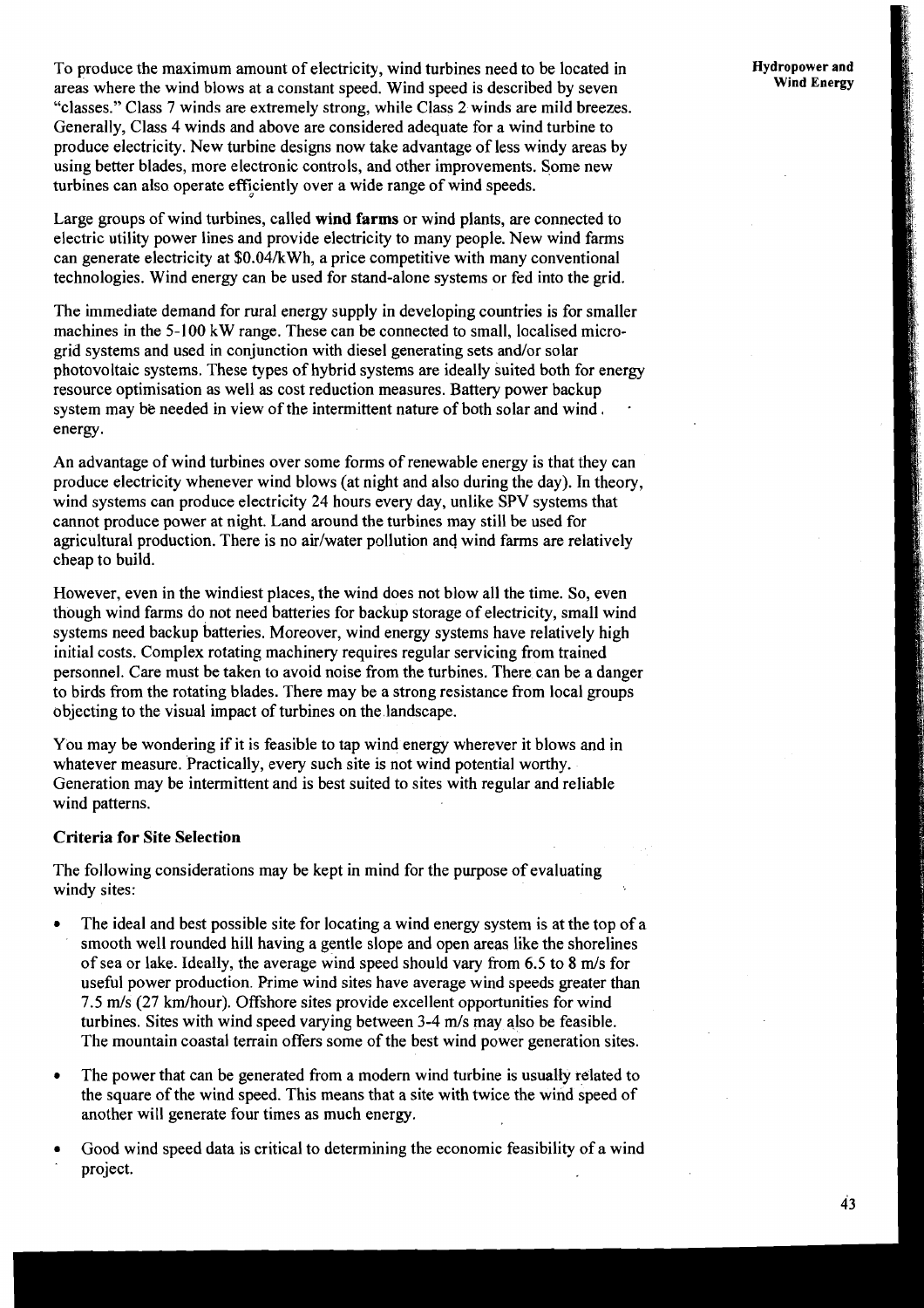**Environment** 

### **Energy, Sustainability and Applications of Wind Energy**

There are many applications of wind energy in

- **domestic use:** to provide power for homes in remote areas for lighting, and other appliances.such as radios and televisions;
- **water pumping:** to provide clean water for drinking and washing, water for fish farming, animal farming and irrigation systems;
- **large-scale power generation:** by connecting wind farms to the national grid.

We now explain the working of wind energy systems.

# **15.3.1 Working of Wind Energy Systems**

The **wind turbine** is the main component of a wind energy system. As it rotates, it drives a generator to produce electricity. A modern wind turbine (see Fig. 15.6) usually consists of the following components: **Blades, Rotor, Transmission, Generator,** and **Controls.** 

Shaped like the wings of a plane, **blades** capture the wind. They are made of Fibre Reinforced Plastic (FRP). Most turbines have two or three blades. As the blades are moved by the wind, they turn a central hub.

All the blades of a turbine and the central hub to which the blades are attached make up the **rotor.** The rotor is connected through a series of gears **(transmission)** to an **electrical generator,** Gears connect the low-speed shaft to the high-speed shaft and increase the rotational speeds from about 30 to 60 rotations per minute (rpm) to about 1200 to 1500 rpm, which is the rotational speed required by most generators to produce electricity.



**Fig.15.6: The schematic diagram of a wind turbine**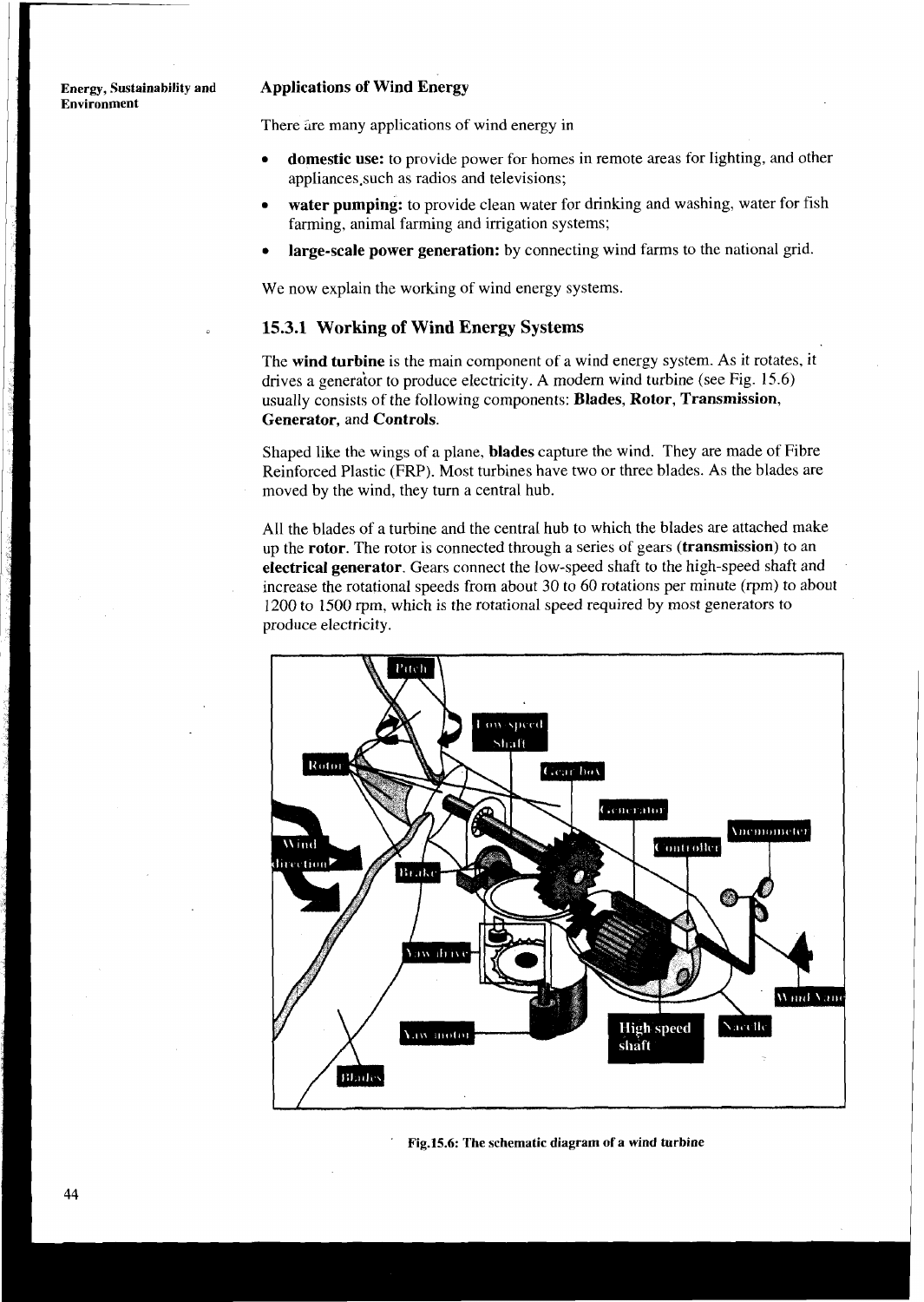he generator in wind energy systems is similar in construction to the generators used in thermal power plants. The **controls** start up the systems at wind speeds of about 8 to 16 miles per hour (mph) and shut them off at about 65 mph.

Turbines cannot operate at wind speeds above about 65 mph because their generators could overheat.

Wind turbines are rated by their maximum power output in kilowatts (kW) or in megawatts. For commercial utility-sized projects, the most common turbines sold are in the range of 600 kW-1000 kW (one megawatt) – large enough to supply electricity to 600-1 000 homes. The newest commercial turbines are rated at 2 niegawatts.

# SAQ 2

Discuss the advantages and limitations of wind energy systems citing a few applications.

# 15.3.2 **Wind Energy Applications in India**

India's total wind power potential stands at around 45,000 MW. These figures were upgraded on the basis of a massive national wind resource assessment project. The wind machines deployed initially had a power generating capacity of just around 50 kW which has now been upgraded to about 750 kW and more.

Today several large scale wind farms operate in the southern region of the country. A National wind energy tes'ing centre has been established in Chennai to maintain the standards as well as test the field performance reliability of the wide range of wind manufacturing equipment. Site-wise data pertaining to wind speed is now available for a large number of windysites. Using this data, the techno-economic feasibility of a site can be evaluated.

Wind farms are now adding nillions of units to the Indian power grid and several arrangements are now avaihble for grid interfacing, third party sales and wheeling and banking facilities. We pesent here an example of wind energy use in India.

# **Wind Energy: An Example from Tamil Nadu**

Wind energy has changed on of the most backward regions of Tamil Nadu, the Muppandal region, into an international model for social development. The giant fans atop the cluster of hills here **see** a standing testimony to the wind power development in this region. The region has dose to 1500 giant windmill structures accounting for a whopping 460 MW of electriciy generation.

Large sums of money invested **1** wind power have offered many direct and indirect job opportunities to the villagers In fact, Muppandal may be the only inhabited terrain in the world with a large concernation of wind mills. It may also go down as one of the first examples of renewable eergy having brought riches to **an** otherwise barren and drought prone area.

The land owners were the first to enefit from the wind farm development. Earlier, they had neither the means to cultiate their land nor were they in a position to sell it due to the lack of buyers. Their lothanged with the setting up of the National Centre for Wind Equipment Testing at Chanai. Availability of wind power helped them to irrigate their fields as they took advntage of 24 hour supply of quality power flowing through the newly set up electrical aid. Financial and technical support services related employment has found largeakers here. Young boys barely out of teens have been trained to check for defects on routine basis.

Having provided you a glimpse of thpower of small hydro and wind energy in transforming the lives of people with :adily accessible technology, we end this unit and present its summary.